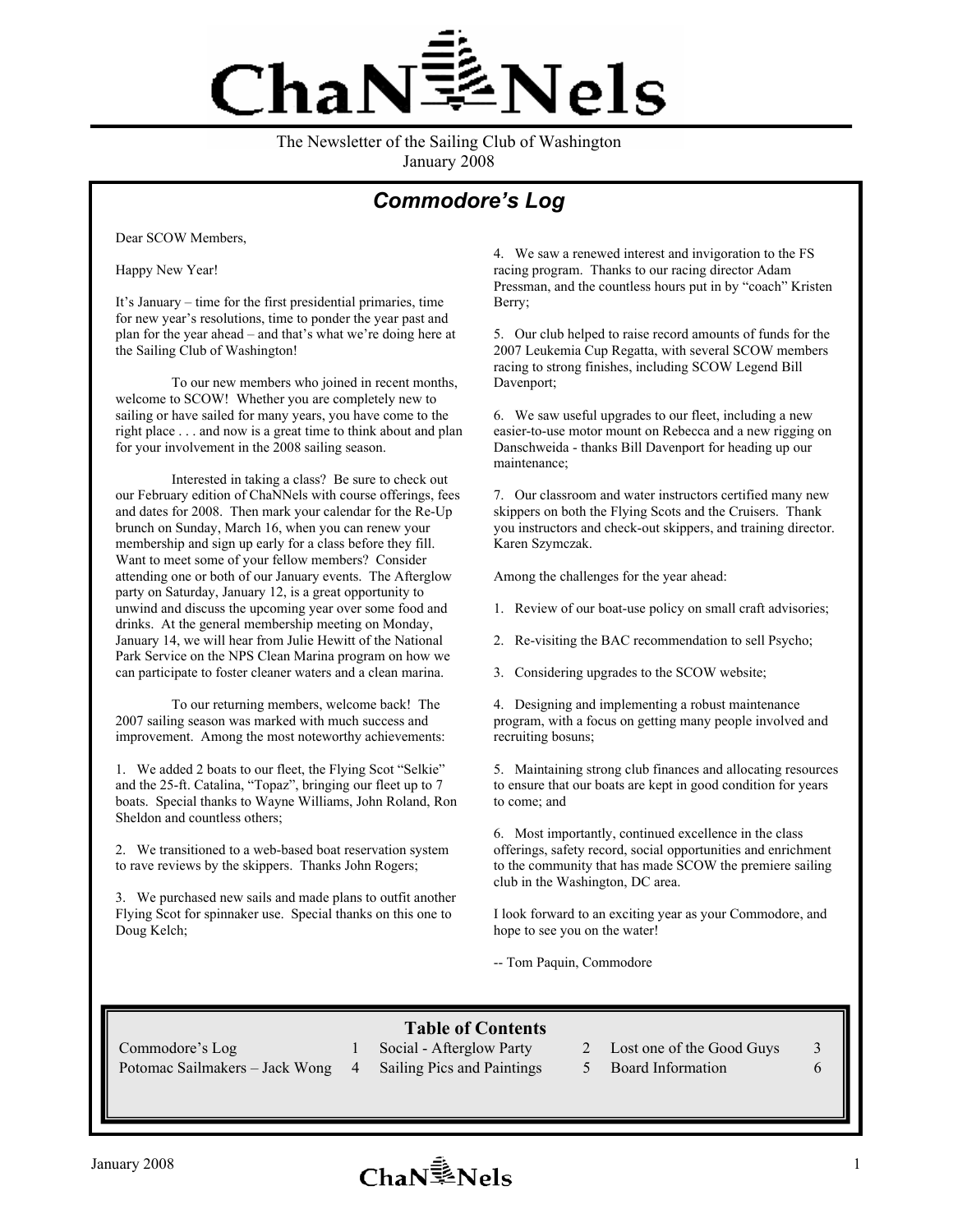### *Our annual SCOW AFTERGLOW PARTY January 12th 7-11pm*

- Where: The Colonies at McLean 7681 Provincial Drive just inside the beltway, Rt 123 east to right on Provincial Drive. The Colonies is on the left. It is a gated community; just tell the guard you are going to the SCOW party at the clubhouse which is just inside the gate.
- Event: A Potluck Dinner Ham and Roast Beef will be provided you bring something else delicious to share to go with them -- veggies, salads, desserts, casseroles, those great jello salad thingies, snacks, appetizers, etc. I know there are good SCOW cooks out there!!
- Cost: One incredibly delicious dish or Empty Handers will be charged \$10.
- Drinks: Each person will be given 2 free drink tickets at the door for beer or wine; additional drink tickets can be purchased at 2 for \$5.00. There will be a selection of sodas, beer and wine; but if you have a favorite, you can bring your own, if you prefer.
- Music: We have some great musicians in SCOW -- Bring your instrument and let's have a great jam session like we have had in the past.

Dancing: Boom Box will be there -- bring some great dance CD's . Pool Tables available and the giant screen tv for your latest Sailing Video!

# *Come for an evening of great fun as only SCOW sailors know how to have.*

Volunteers: Please call if you can help. Need: Set up helpers, Bartenders, Deck Swabbers, etc. Please call me this week.

Faith Rodell SCOW Social Director 2008 301-674-9324



*Leadenham Creek* – Watercolor by Lynne Russilo

#### **Next Membership Meeting: Monday, January 14th, 2008**

Location: American Legion, 400 Cameron Street, in Old Town Alexandria Time: Socializing downstairs begins at 6:30 pm and the meeting begins upstairs at 7:30 pm.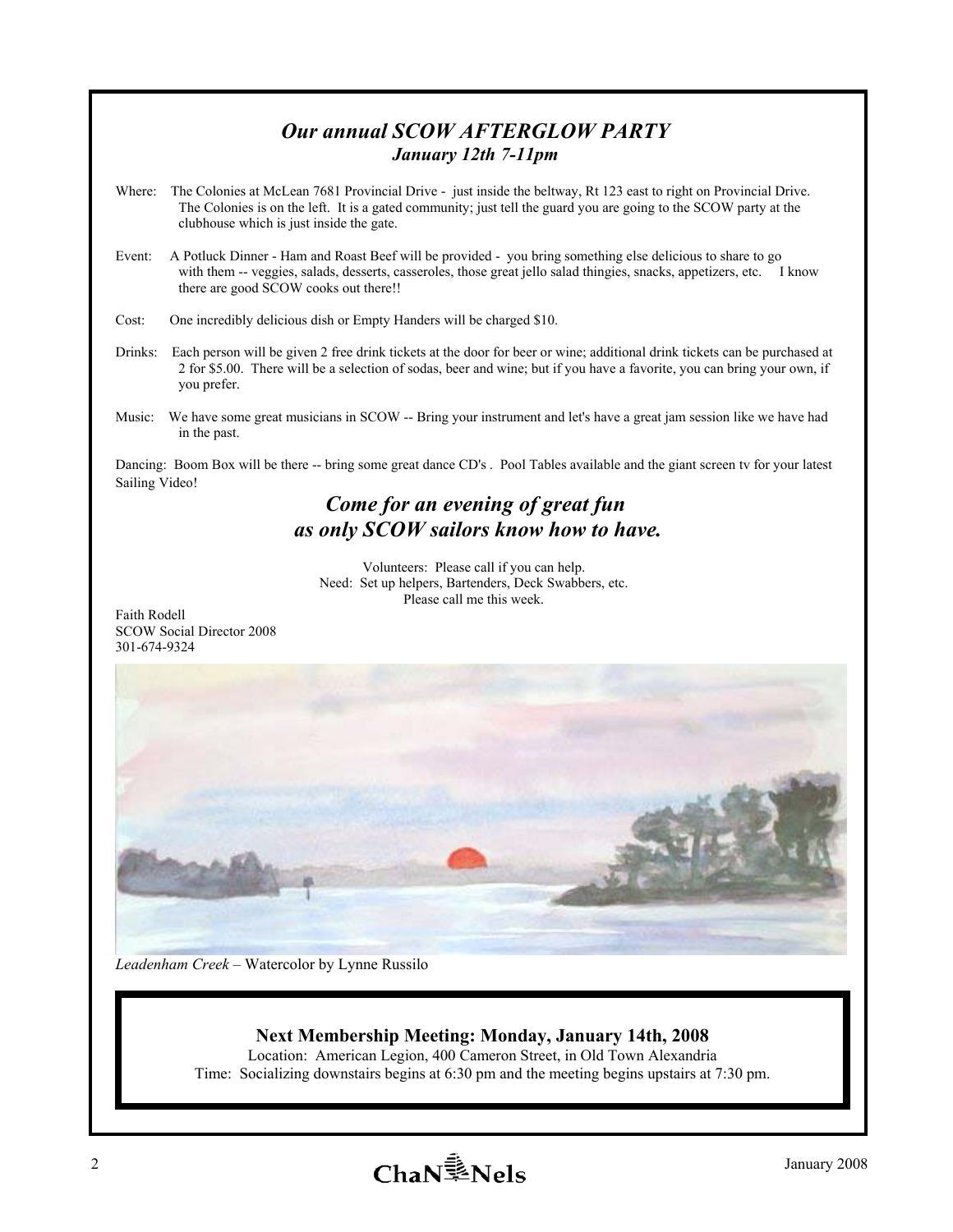I do have this love affair going with the *Lido*… It has all the elements of a true love affair: the immunity to outside influences, the times of infatuation, the times of frustration, the reluctance to abuse, the strained patience towards others, the reassurances of a mast hanging along the garage ceiling as snow blows against the doors... Sometimes I just stand there in my city clothes at the end of the day for a long time with my hand on the deck. Sometimes, when I do that I can feel the burn of the mainsheet cinched around a wet hand, straining against the wind.

John Janvoy Jr. **Author**  *Back in Keith County* 

#### **We've lost one of the good guys**  by Nelson Pacheco

For anyone who knew Mike McDonough and hasn't heard the sad news, he was lost overboard off his boat last Friday on the Chesapeake. Mike was a sailing instructor at the Chesapeake Sailing School in Annapolis and was also quite a competitor year in and year out in Bay races.

A few SCOW members had the privilege to know him, myself included. Mike typified what sailing and racing is all about. Whenever he met a sailor, especially a new one, he was eager to welcome them into the sport and help in whatever way he could. Excellent sailor, talented teacher, knowledgeable but non-pretentious, eager to help, that's how I remember Mike. The following link, "We've Lost one of the Good Guys" is a special tribute to him.

http://www.floatline.com/floa tline/2007/12/weve-lost-oneo.html



**Photo**: Mike McDonough stars in one of the all-time great SpinSheet Magazine covers (June 2002). He was sailing aboard Tim Cutrona's Kittiwah for the Volvo Ocean Race's May 2002 Annapolis re-start when the boat had a close encounter with the DJuice Volvo Ocean 60 off the LNG Docks north of Solomons.

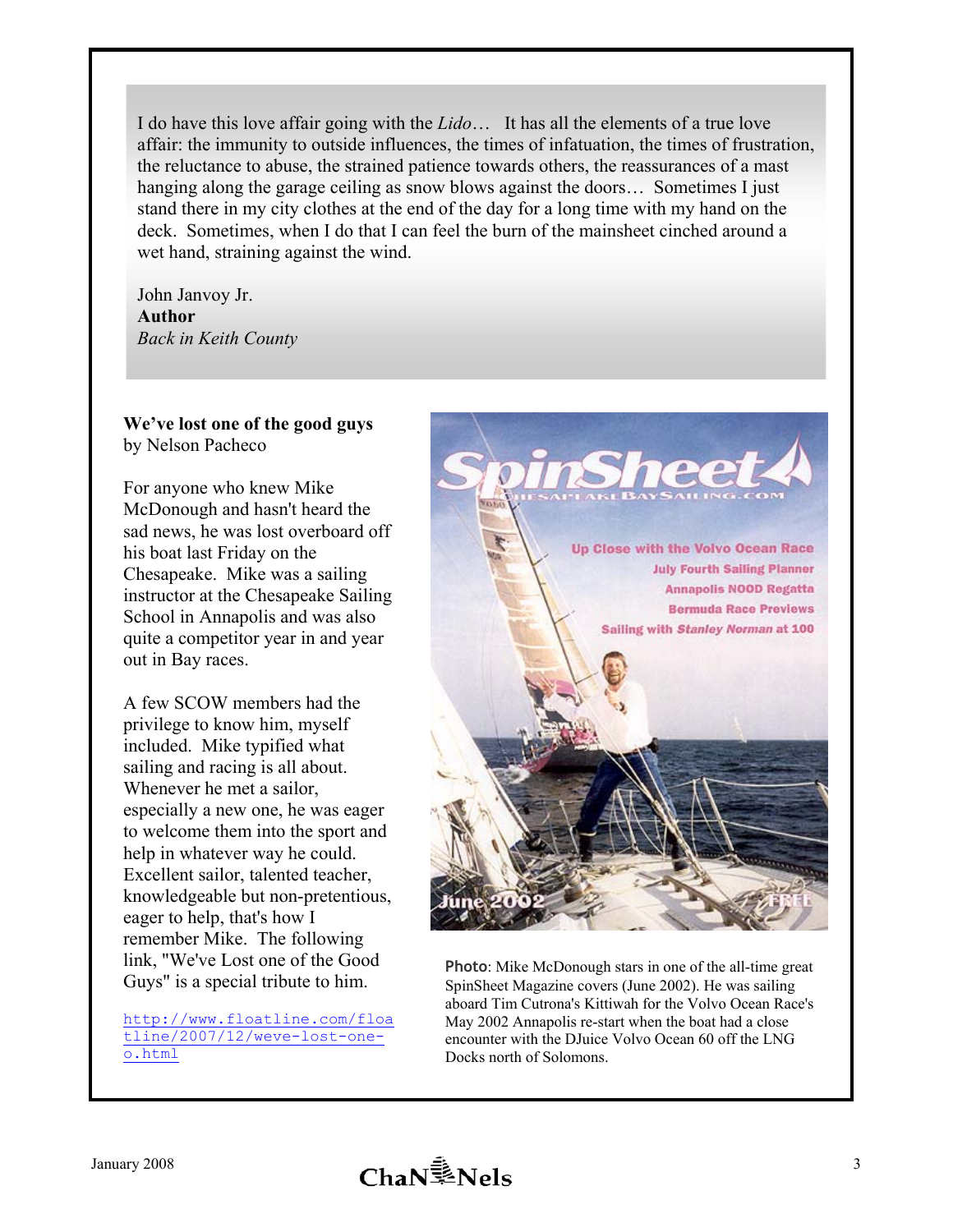

 http://www.yakimaherald.com/obit/show/5169 Jacson Wong

# **Potomac Sailmakers Jackson Wong**

By Jay Weitzel

I dropped some canvas at Potomac Sailmakers today and got some terribly sad news. Jackson "Jack" Wong, the owner, died on Saturday, December 15. He went to winterize his boat and didn't come home. The authorities guess that he fell overboard at some point and couldn't get back on board. They recovered his body the next day.

Jack has been a member of SCOW over the years and a great supporter of the club. In particular, when one of our sails has needed repairs, he did the work for us immediately so that we could get our boats back into service. He did great canvas and sail work for the club and many members (including both me and my wife). The club, the sailing community and many of our members have lost a friend. I'm pasting below a portion of the obituary from the Yakima newspaper. The full obituary, with picture, is at the link below. – Jay Weitzel

ANNAPOLIS, MD - Jackson Wong, age 72, died Sunday, December 16, 2007 in Annapolis, MD while preparing his beloved sailboat the "Fy Shun", (meaning "Fast Ship"), for the winter season.

He was born in Yakima, Washington on February 7, 1935 to Wong You and Dong Shee and raised on the family farm in Union Gap. In 1954, Jackson graduated magna cum laude from Yakima High School. He went on to attend Yakima Junior College, Washington State University, then transferred to Oregon State University in Corvallis, OR where he was awarded his Bachelor's degree in mechanical and automotive engineering in 1958. He was awarded the Standard Oil Fellowship for graduate work and received his Master's degree in 1959. Early in his career he worked with Boeing, Bell Aero Systems, Gellcomm, and Atlantic Research on projects in advanced propulsion and control systems. As a contractor to NASA for lunar and planetary missions, he conducted advanced research in aerospace technology in metallurgy, propulsion, and control systems.

Mr. Wong was an avid sailboat racer who collected numerous trophies. He was a member of the Herrington Harbor Sailing Association and the Tartan 30 Association. He was also a partner in an Annapolis marina for many years. Mr. Wong's passion for sailboat racing led to a successful custom sail and canvas fabricating enterprise, Potomac Sailmakers, Inc. based in Alexandria, VA. Since starting the company in 1972, his aeronautical engineering skills served him well in designing highly efficient sails which gained him worldwide recognition. His company was responsible for engineering custom canvas work which included unique projects such as: electronic golf devices with time and distance sensors embedded in the fabric, the honor guard sentry shelter at the Tomb of the Unknown Soldier, and curtains for the White House press room.

He is survived by his wife Joetta Miller of Annandale, Virginia, and his brother Joe Wong of Yakima. Visitation will be 10 A.M. to 11 A.M. Friday, December 28, 2007 at the Keith and Keith Funeral Home 9th Avenue Chapel, 902 W. Yakima Avenue, Yakima, WA. Funeral services will be at 11 A.M. in the 9th Avenue Chapel, followed by interment in Tahoma Cemetery. The family suggests memorial contributions be made to Oregon State University to establish an Engineering Scholarship in memory of Jackson Wong, OSU Foundation, 850 Southwest 35th Street, Corvallis, OR 97333.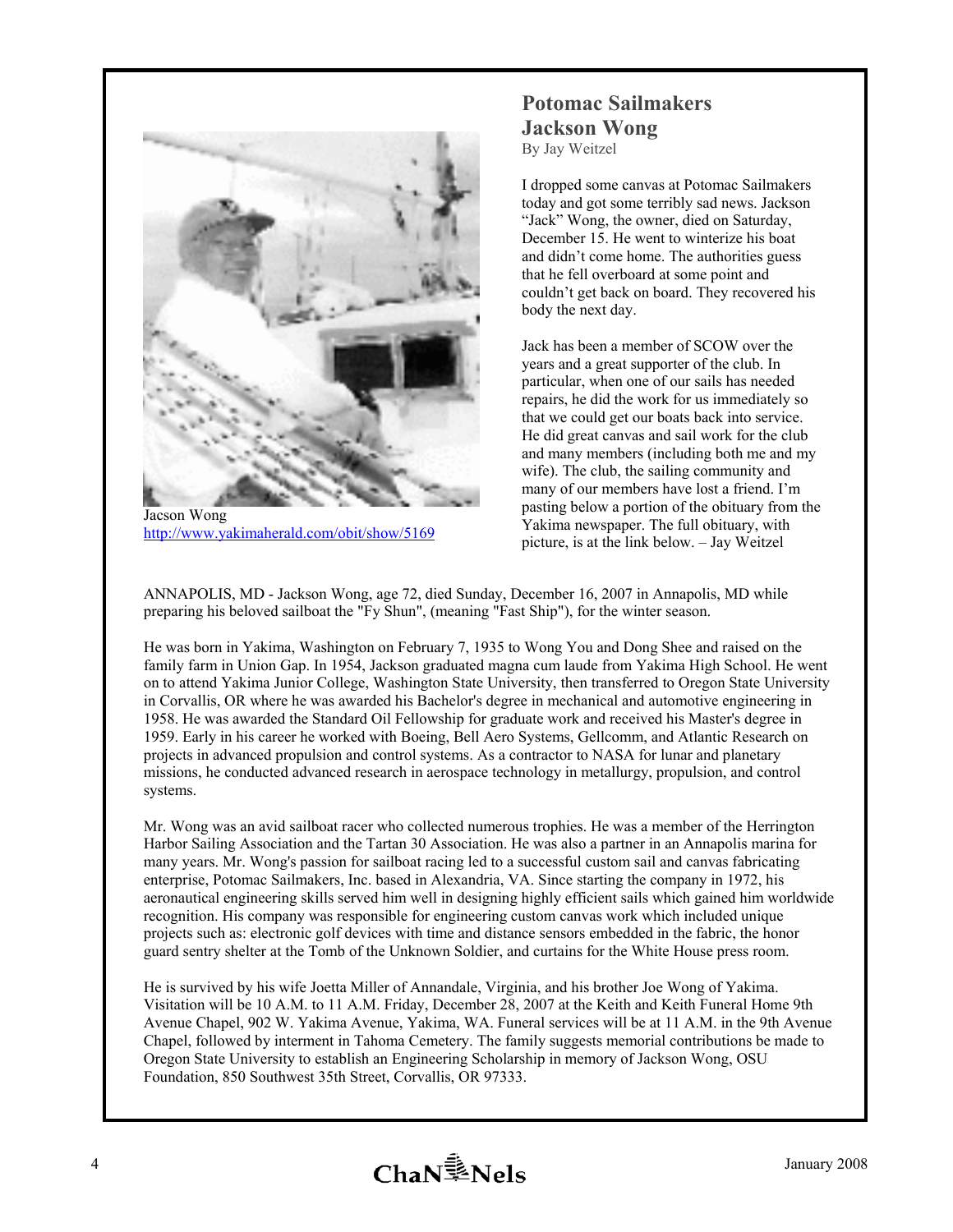



**Bay Sailing – New Years Day** 

Winds 25 to 30 kts, gale warning up. New Years Day Seaford Yacht Club Race with four boats. I crewed on a 25 foot Freedom. Attached are some of the pix before it really started to blow in the afternoon. On leg 4 of six we busted the car and had to sail with the sheet lashed between the blocks.



#### Ahoy,

Check out photos of scenic Chesapeake Bay watercolors painted by SCOW member Lynne Russillo as well as photos she took on the SCOW Labor Day raft-up.



*Dawn at Dunn Cove*  Watercolor by Lynne Russillo

See the photo album titled Lynne Russillo Labor Day Sail.

We also have photos of the Frostbite Regatta. Bill Davenport, skippering Rebecca, took 2nd place in the nonspin class. See the photo album titled Frostbite Regatta.



SCOW Skipper Bill Davenport and the Boat Babes

There are also some new photos of the Hail & Farewell taken by Dot Almassy's daughter. See the photo album titled Hail & Farewell 2.

#### **To see these new SCOW photos visit:**

http://picasaweb.google.com/Sailing.Club.of.Washington

or click on the SCOW Pictures link on the right-hand side of the SCOW home page at http://www.scow.org

Best Wishes for the New Year, Mike Rothenberg SCOW Training Director 2008